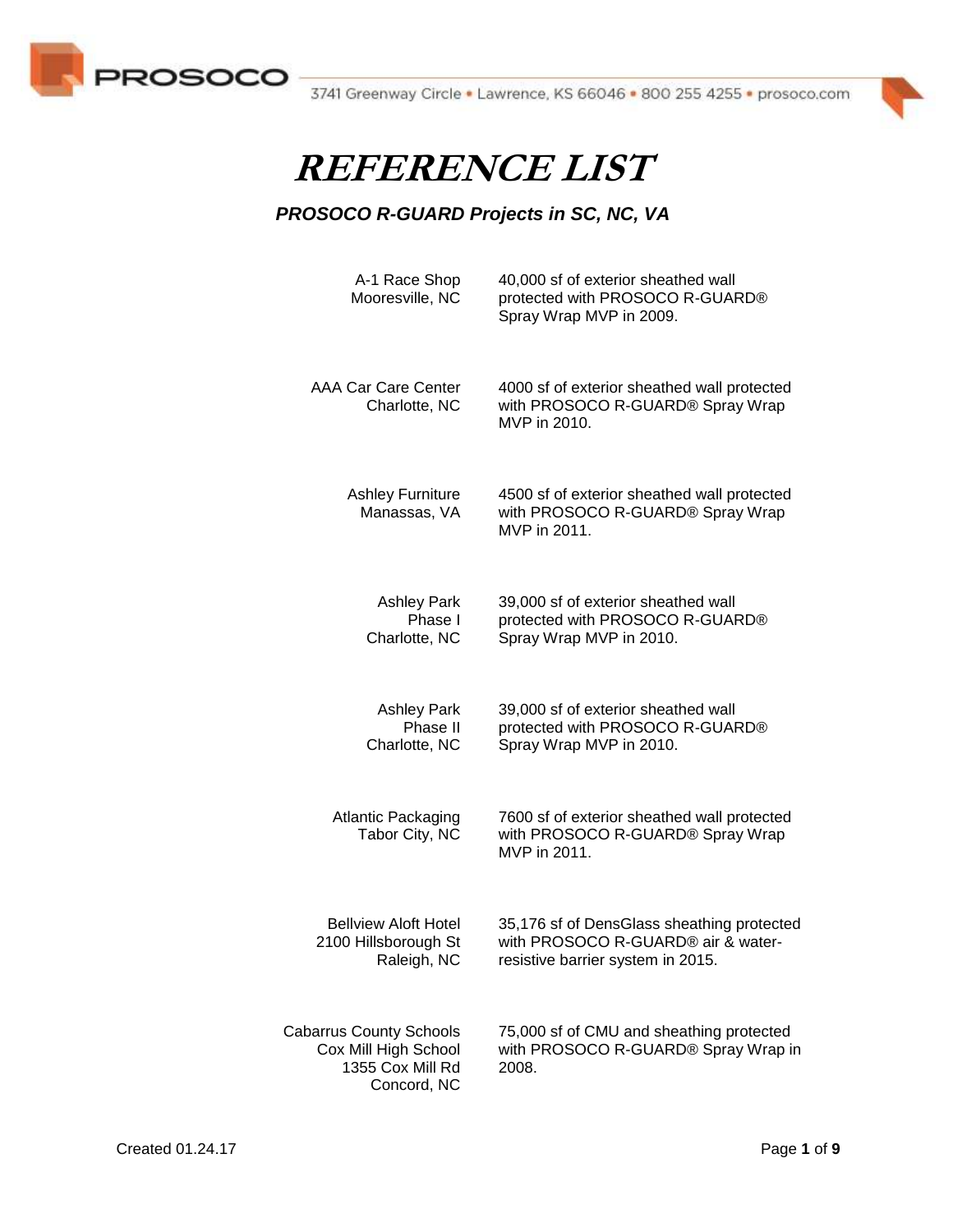



| <b>Central Piedmont Community College</b><br>315 W Hebron St<br>Charlotte, NC                                                     | PROSOCO R-GUARD® Joint and Seam<br>Filler and Fast Flash® used on through-wall<br>flashing assembly in 2012.                              |
|-----------------------------------------------------------------------------------------------------------------------------------|-------------------------------------------------------------------------------------------------------------------------------------------|
| <b>Charlotte Area Transit System</b><br>STS Administration/OPS Building Renovation<br>901 N Davidson St<br>Charlotte, NC          | 10,800 sf gypsum board.                                                                                                                   |
| Charlotte-Mecklenburg Police Department<br>2600 West Blvd<br>Charlotte, NC                                                        | 10,255 sf of sheathing and CMU protected<br>with PROSOCO R-GUARD® air & water-<br>resistive barrier system in 2015.                       |
| Charlotte-Mecklenburg Police Department<br>601 E Trade St<br>Charlotte, NC                                                        | 5000 sf of CMU and sheathing protected<br>with PROSOCO R-GUARD® air & water-<br>resistive barrier products in 2015.                       |
| <b>Chatham County Schools</b><br>Chatham Central High School New Toilet<br><b>Building</b><br>14950 NC Hwy 902<br>Bear Creek, NC  | 1100 sf of concrete masonry units and<br>DensGlass protected with PROSOCO R-<br>GUARD® air & water-resistive barrier<br>products in 2013. |
| <b>Chatham County Schools</b><br>Northwood High School New Toilet Building<br>310 Northwood School Rd<br>Pittsboro, NC            | 1000 sf of concrete masonry units protected<br>with PROSOCO R-GUARD® air & water-<br>resistive barrier products in 2013.                  |
| <b>Chatham County Schools</b><br>Jordan-Matthews High School New Toilet<br><b>Building</b><br>910 E Cardinal St<br>Siler City, NC | 1000 sf of concrete masonry units protected<br>with PROSOCO R-GUARD® air & water-<br>resistive barrier products in 2013.                  |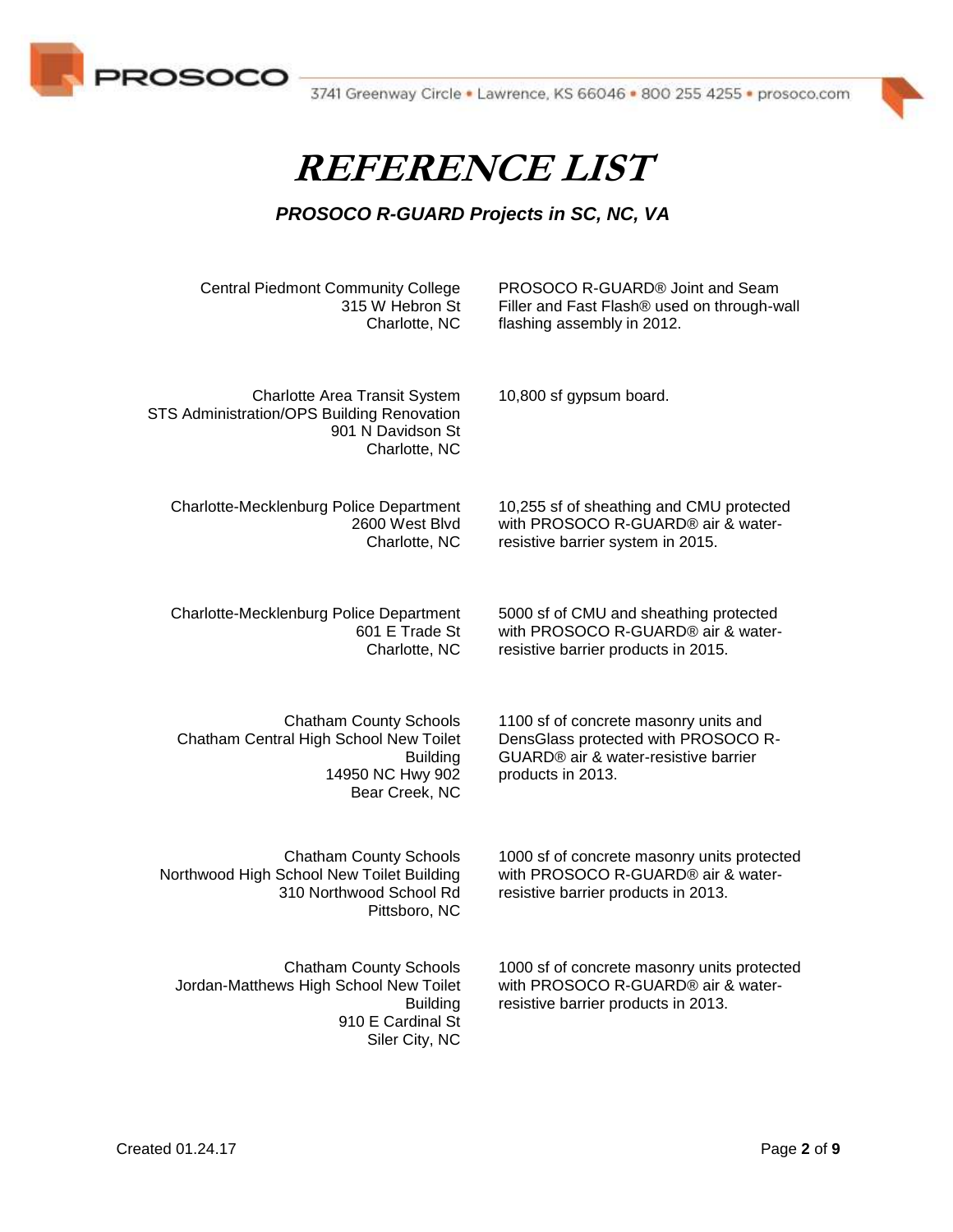



#### *PROSOCO R-GUARD Projects in SC, NC, VA*

Dick's Sporting Goods Chesterfield, VA 6150 sf of exterior sheathed wall protected with PROSOCO R-GUARD® Spray Wrap MVP in 2011.

Dollar Tree Phase II Front Royal, VA

1500 sf of exterior sheathed wall protected with PROSOCO R-GUARD® Spray Wrap MVP in 2009.

Dollar Tree Phase I Front Royal, VA

1500 sf of exterior sheathed wall protected with PROSOCO R-GUARD® Spray Wrap MVP in 2009.

28,000 sf of DensGlass protected with PROSOCO R-GUARD® Spray Wrap MVP and associated air & water-resistive barrier

3300 sf of exterior sheathed wall protected with PROSOCO R-GUARD® Spray Wrap

3000 sf of brick protected with PROSOCO R-GUARD® Cat5® and associated air & water-resistive barrier system products in

6699 sf of exterior sheathed wall protected

system products in 2016.

MVP in 2011.

Elon University Communications Building & Pavilion 123 N Williamson Ave Elon, NC

> Five Below Hancock Village Chesterfield, VA

Foxcroft School Court Dormitory Renovations Middleburg, VA

> Goodwill Chester, VA

with PROSOCO R-GUARD® Spray Wrap MVP in 2009.

Greensboro Historical Museum 130 Summit Ave Greensboro, NC 7500 sf of rough openings protected with PROSOCO R-GUARD® air & waterresistive barrier products in 2007.

2016.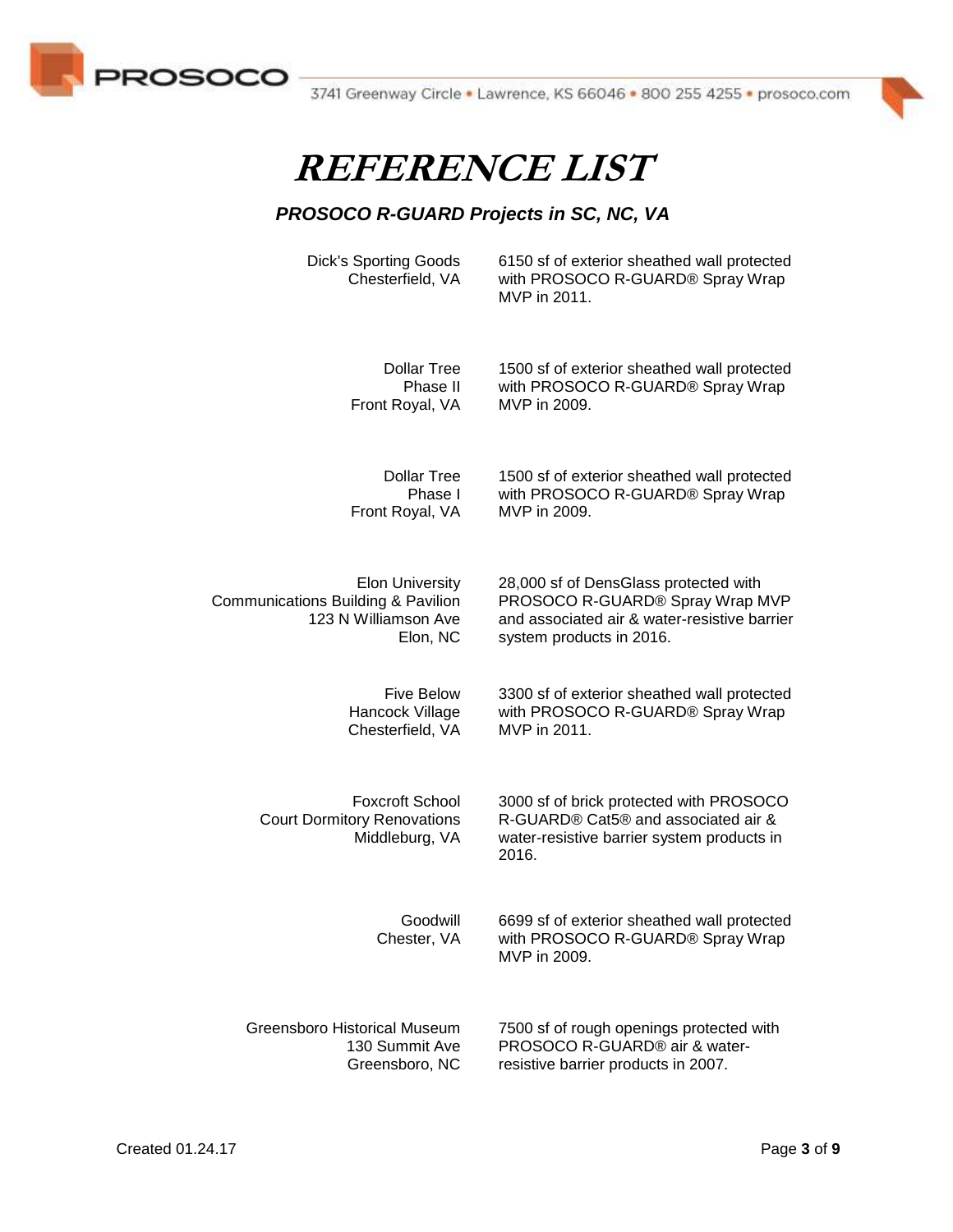



#### *PROSOCO R-GUARD Projects in SC, NC, VA*

Greenville Spartanburg Airport Expansion 2000 GSP Dr Greer, SC

20,000 sf of CMU and sheathing protected with PROSOCO R-GUARD® Cat5® in 2013.

Greenwood Genetic Center 101 Gregor Mendel Cir Greenwood, SC 6500 sf of exterior sheathed wall protected with PROSOCO R-GUARD® Spray Wrap MVP in 2009.

> Hampton Inn Phase II Columbia, SC

35,000 sf of exterior sheathed wall protected with PROSOCO R-GUARD® Spray Wrap MVP in 2012.

38,637 sf of exterior sheathed wall protected with PROSOCO R-GUARD®

23,000 sf of exterior sheathed wall protected with PROSOCO R-GUARD®

4000 sf of exterior sheathed wall protected with PROSOCO R-GUARD® Spray Wrap

24,221 sf of CMU treated with PROSOCO R-GUARD® air & water-resistive barrier

Spray Wrap MVP in 2009.

Spray Wrap MVP in 2012.

Hampton Inn Florence, SC

Hampton Inn and Suites Phase I Columbia, SC

> Harris Carpets Anderson, SC MVP in 2009.

Harris Teeter Store #430 885 Walnut St Cary, NC

> HH Gregg Roanoke, VA 2000 sf of exterior sheathed wall protected with PROSOCO R-GUARD® Spray Wrap MVP in 2010.

products in 2014.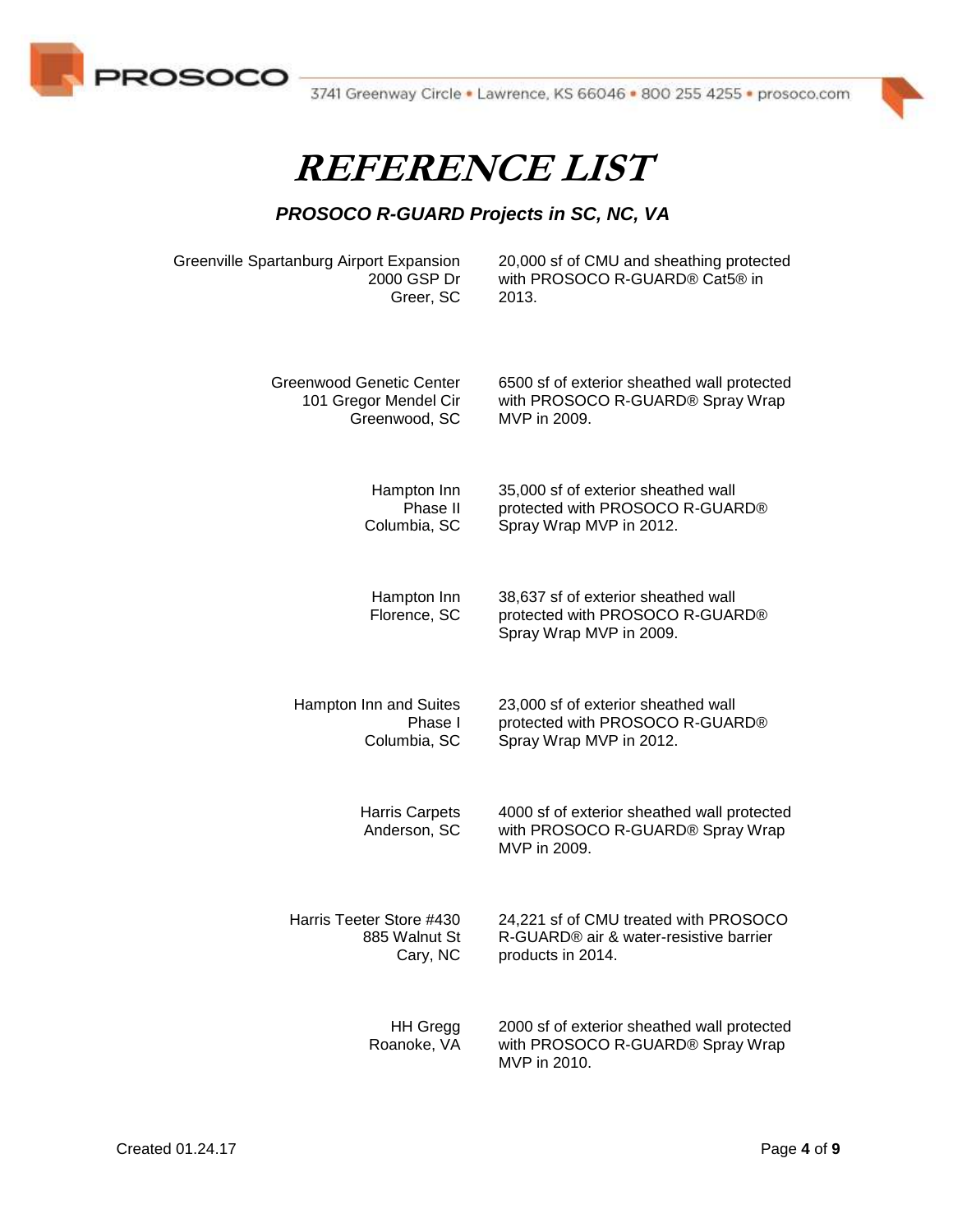



| Hilton Garden Inn<br>Columbia, SC                                                                      | 26,000 sf of exterior sheathed wall<br>protected with PROSOCO R-GUARD®<br>Spray Wrap MVP in 2010. |
|--------------------------------------------------------------------------------------------------------|---------------------------------------------------------------------------------------------------|
| Holiday Inn of Rock Hill<br>Rock Hill, SC                                                              | 40,000 sf of exterior sheathed wall<br>protected with PROSOCO R-GUARD®<br>Spray Wrap MVP in 2009. |
| Joint Use Intelligence Facility<br>Charlottesville, VA                                                 | 5000 sf of exterior sheathed wall protected<br>with PROSOCO R-GUARD® Spray Wrap<br>MVP in 2010.   |
| Marine Corps Air Station New River                                                                     | 70,000 sf of block and gypsum treated with                                                        |
| P705 Superhanger                                                                                       | PROSOCO R-GUARD® air- & water-                                                                    |
| Jacksonville, NC                                                                                       | resistive barrier products in 2013.                                                               |
| <b>Mayflower Seaside Apartments</b><br>Window replacement project<br>205 34th St<br>Virginia Beach, VA | Window replacement project using<br>PROSOCO R-GUARD® Fast Flash<br>products in 2011.              |
| Monroe Mall                                                                                            | 3200 sf of exterior sheathed wall protected                                                       |
| Phase II                                                                                               | with PROSOCO R-GUARD® Spray Wrap                                                                  |
| Monroe, NC                                                                                             | MVP in 2009.                                                                                      |
| Monroe Mall                                                                                            | 3200 sf of exterior sheathed wall protected                                                       |
| Phase I                                                                                                | with PROSOCO R-GUARD® Spray Wrap                                                                  |
| Monroe, NC                                                                                             | MVP in 2009.                                                                                      |
| Morehead Medical Plaza                                                                                 | 5000 sf of exterior sheathed wall protected                                                       |
| Phase II                                                                                               | with PROSOCO R-GUARD® Spray Wrap                                                                  |
| Charlotte, NC                                                                                          | MVP in 2009.                                                                                      |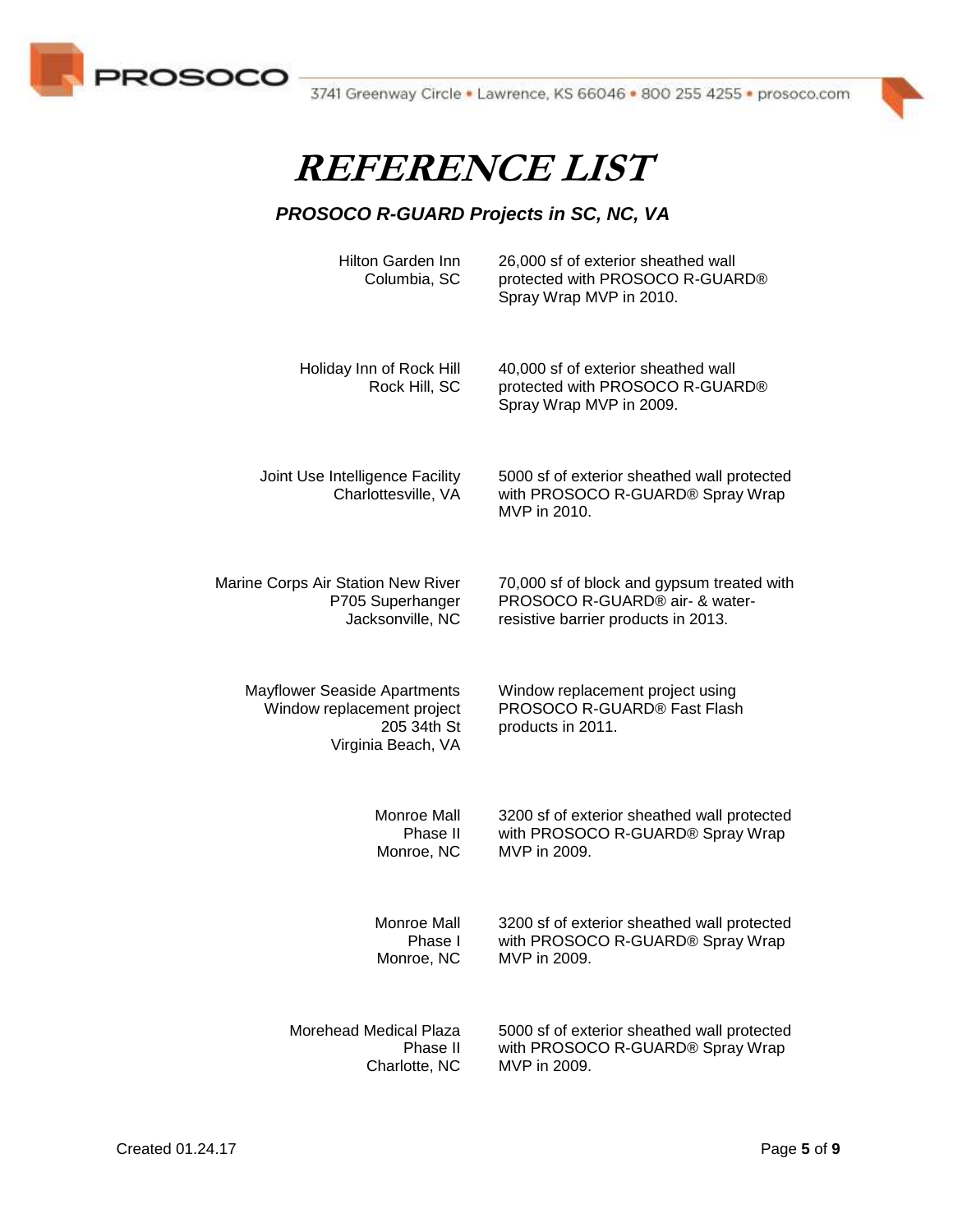



#### *PROSOCO R-GUARD Projects in SC, NC, VA*

Morehead Medical Plaza Phase I Charlotte, NC

5000 sf of exterior sheathed wall protected with PROSOCO R-GUARD® Spray Wrap MVP in 2009.

Moorcroft Levine 2633 Richardson Dr Charlotte, NC

Multimodal Transportation Center 236 E Washington St Greensboro, NC

Brick veneer cavity wall protected with PROSOCO R-GUARD® air & waterresistive barrier system in 2007.

3500 sf of DensGlass protected with PROSOCO R-GUARD® air and waterresistive barrier products in 2013.

Myrtle Beach Airport Firefighting Facility Myrtle Beach, SC 8000 sf of exterior sheathed wall protected with PROSOCO R-GUARD® Spray Wrap MVP in 2012.

> Office Building 4110 Wake Forest Rd Raleigh, NC

Piedmont Advantage Credit Union 3530 Advantage Way Winston Salem, NC

> Private Residence Myrtle Beach, SC

Rockingham County Public Library Madison-Mayodan Public Library 611 Burton St Madison, NC

12,000 sf of interior structural sheathing wall protected with PROSOCO R-GUARD® Cat 5® in 2016.

10,500 sf of precast concrete panels protected with PROSOCO R-GUARD® air & water-resistive barrier products in 2013.

Brick veneer cavity wall with exterior side of sheathing protected with PROSOCO R-GUARD® Spray Wrap in 2007.

12,270 sf of gypsum board protected with PROSOCO R-GUARD® air & waterresistive barrier products in 2013.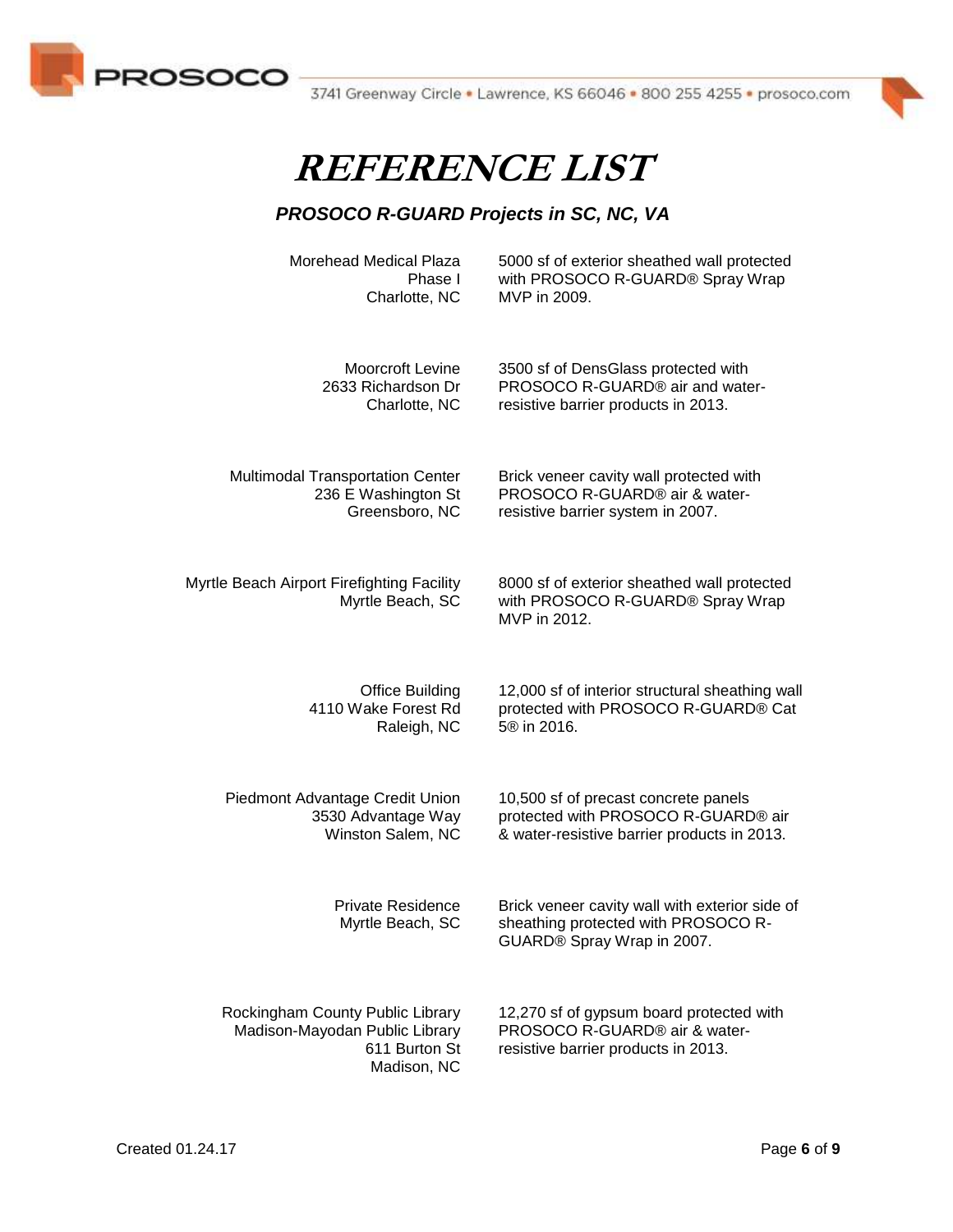



| <b>Shrader Road Medical Center</b><br>Henrico, VA | 15,600 sf of exterior sheathed wall<br>protected with PROSOCO R-GUARD®<br>Spray Wrap MVP in 2011. |
|---------------------------------------------------|---------------------------------------------------------------------------------------------------|
| Spartanburg County School District 6              | 4000 sf of exterior sheathed wall protected                                                       |
| <b>Westview Elementary</b>                        | with PROSOCO R-GUARD® Spray Wrap                                                                  |
| Spartanburg, SC                                   | MVP in 2009.                                                                                      |
| Spartanburg YMCA<br>Spartanburg, SC               | 25,000 sf of exterior sheathed wall<br>protected with PROSOCO R-GUARD®<br>Spray Wrap MVP in 2011. |
| <b>Stratford University - Newport News Campus</b> | 9000 sf of exterior sheathed wall protected                                                       |
| Phase II                                          | with PROSOCO R-GUARD® Spray Wrap                                                                  |
| Newport News, VA                                  | MVP in 2012.                                                                                      |
| <b>Stratford University - Newport News Campus</b> | 10,000 sf of exterior sheathed wall                                                               |
| Phase I                                           | protected with PROSOCO R-GUARD®                                                                   |
| Newport News, VA                                  | Spray Wrap MVP in 2012.                                                                           |
| T J Maxx<br>Gastonia, NC                          | 5561 sf of exterior sheathed wall protected<br>with PROSOCO R-GUARD® Spray Wrap<br>MVP in 2011.   |
| <b>Taco Bell</b><br>Spartanburg, SC               | 3000 sf of exterior sheathed wall protected<br>with PROSOCO R-GUARD® Spray Wrap<br>MVP in 2009.   |
| The Dunes Preview Center                          | 13,000 sf of CMU protected with                                                                   |
| 4451 N Kings Hwy                                  | PROSOCO R-GUARD® air- and water-                                                                  |
| Myrtle Beach, SC                                  | resistive barrier products in 2014.                                                               |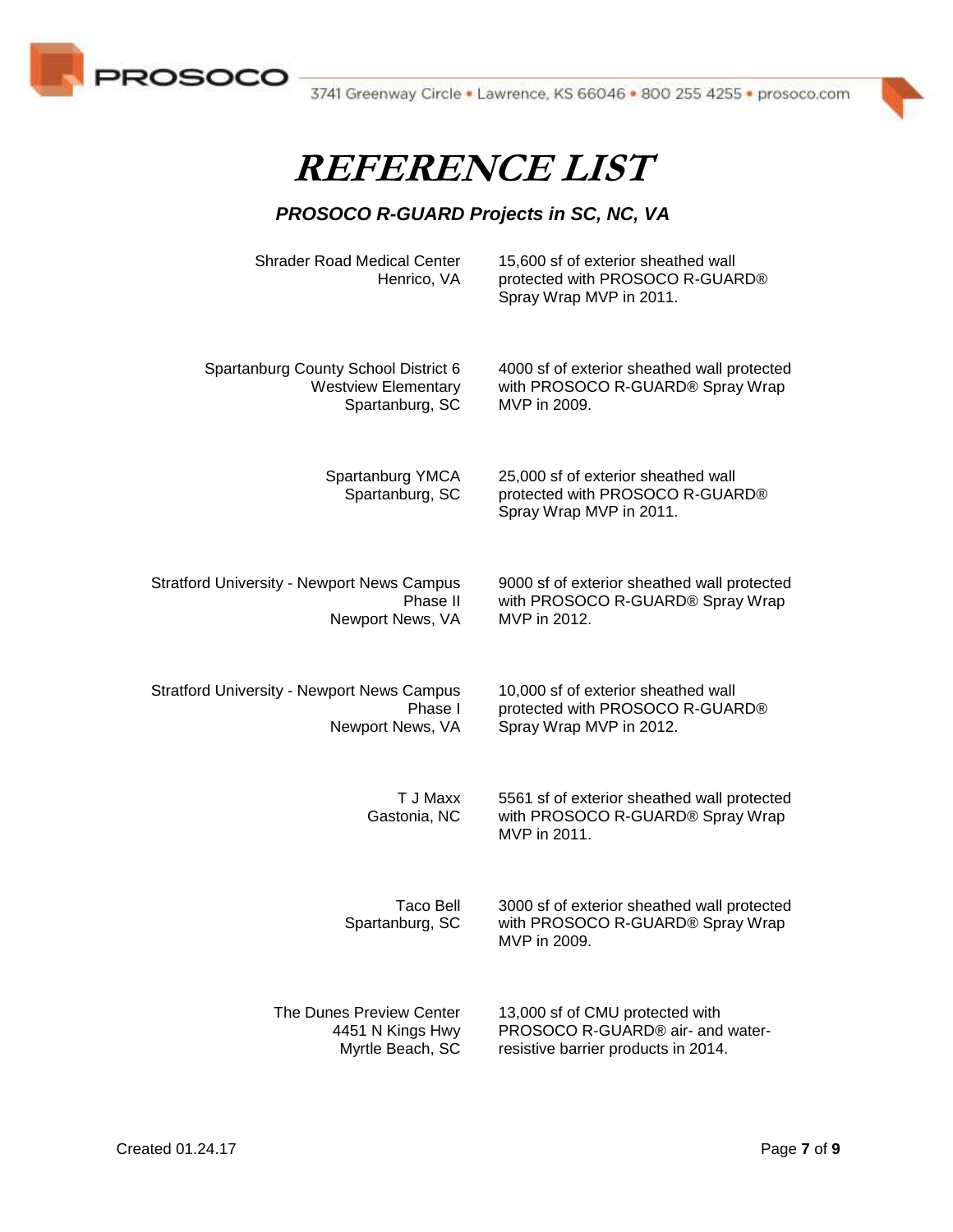



#### *PROSOCO R-GUARD Projects in SC, NC, VA*

Tilghman Beach and Racquet Club and Resort 2nd Ave N North Myrtle Beach, SC

18,000 sf of interior structural sheathing protected with PROSOCO R-GUARD® Cat 5® in 2016.

University of North Carolina Campus Police Building 1200 W Lee St Greensboro, NC 19,244 sf of CMU protected with PROSOCO R-GUARD® air & waterresistive barrier products in 2014.

Virginia Credit Union Richmond, VA

3800 sf of exterior sheathed wall protected with PROSOCO R-GUARD® Spray Wrap MVP in 2011.

Waccamaw Community Hospital Murrells Inlet, SC

PROSOCO® R-GUARD® system applied to brick veneer cavity wall.

Wake Forest University Poteat Hall 1834 Wake Forest Rd Winston-Salem, NC

Wake Forest University Huffman Hall 1834 Wake Forest Rd Winston-Salem, NC

Wake Forest University Kitchin Hall 1834 Wake Forest Rd Winston-Salem, NC

Walling Data Systems Phase I Newton, NC

Rough openings in interior structural sheathing wall protected with PROSOCO R-GUARD® FastFlash® in 2016.

Rough openings in interior structural sheathing walls protected with PROSOCO R-GUARD® FastFlash® in 2016.

Rough openings in interior structural sheathing wall protected with PROSOCO R-GUARD® FastFlash® in 2016.

4650 sf of exterior sheathed wall protected with PROSOCO R-GUARD® Spray Wrap MVP in 2009.